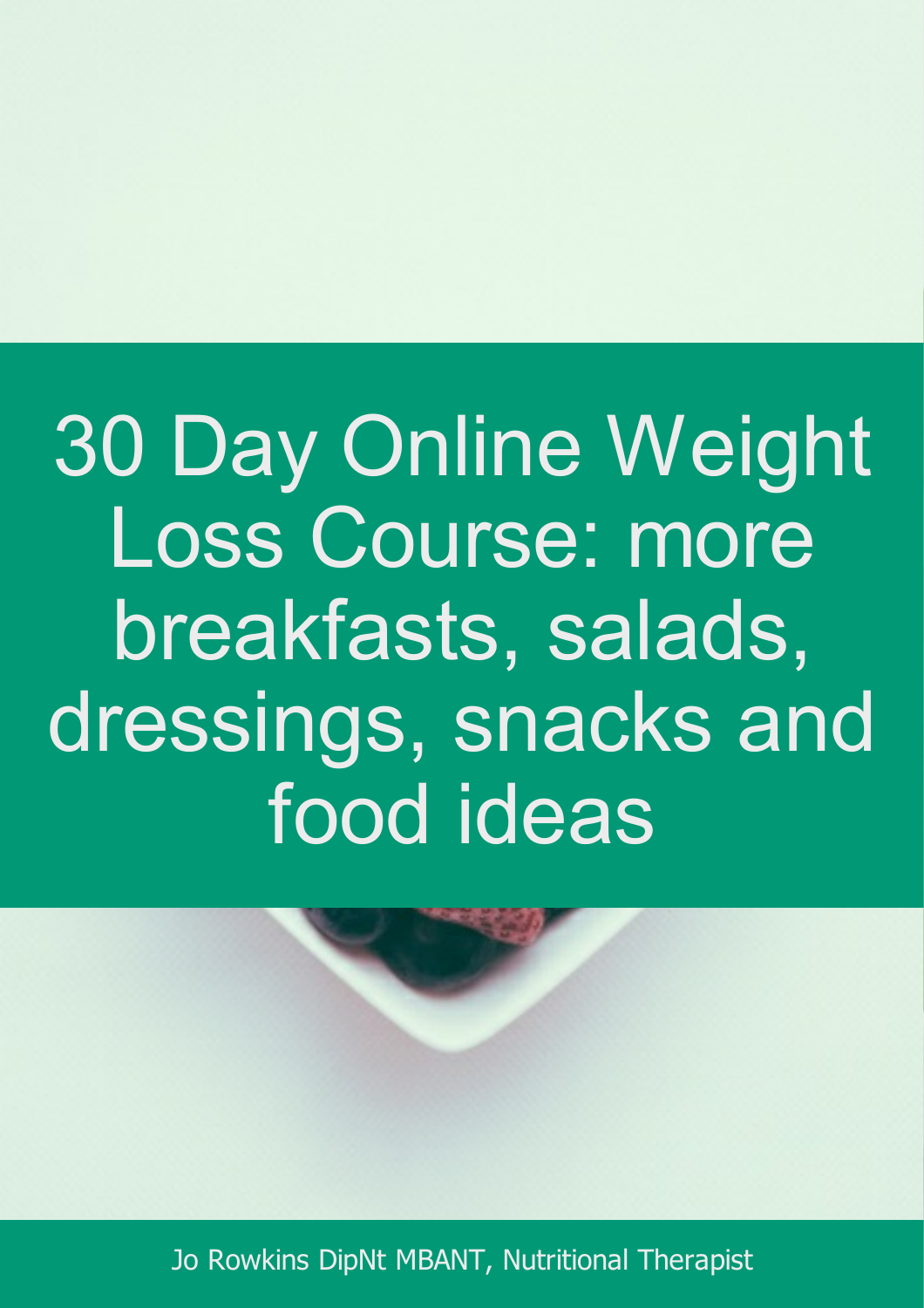## More breakfast ideas

## **Poached organic eggs green, leafy vegetables**

Simply steam, or gently stir-fry the leaves, such as spinach, pak choi or greens, add a little dash of lemon juice or some quality soy sauce (or both). Place the eggs on top and enjoy.

### **Scrambled soft tofu with veggies**

Finely chop a selection of veggies, such as onion, garlic, peppers, carrot and parsley. Simply stir-fry them in a little olive oil or coconut oil for a couple of minutes, then throw in the tofu. Soft, silken tofu works best for this dish. Scramble everything up like you would with scrambled egg. Add a splash of liquid aminos or gluten-free soy sauce.

### **Fresh fruit salad**

Use the fruits from the allowed list (low sugar fruits) wand a sprinkling of powdered seed mix or some fresh, whole seeds, such as pumpkin or sunflower.

### **Scrambled eggs and veggies**

Chop a selection of any vegetables you like into small pieces. Try green leafy veggies, broccoli, carrot, tomato and cauliflower. Add chopped garlic or ginger if you wish for extra flavour. Lightly stir fry them in a little olive oil or coconut oil, then add the whisked egg. Keep stirring until the egg is lightly cooked. Serve with some fresh tomato & cucumber slices.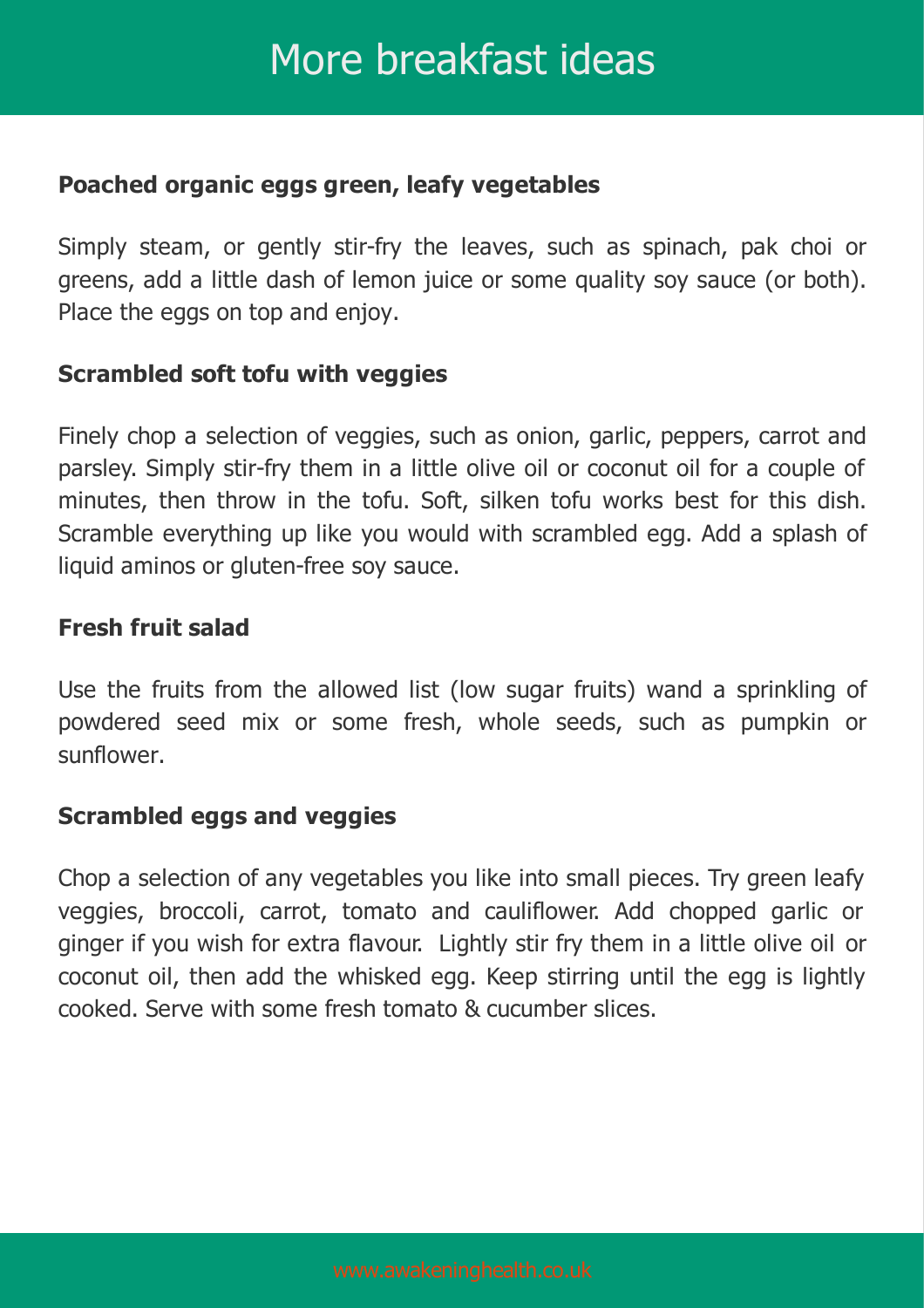# More breakfast ideas

### **Scrambled eggs and spinach**

A simple, satisfying breakfast. Simply wilt the spinach in olive or coconut oil, remove from pan and place on plate whilst you scramble the eggs. Serve with black pepper and salt and any herbs of your choice.

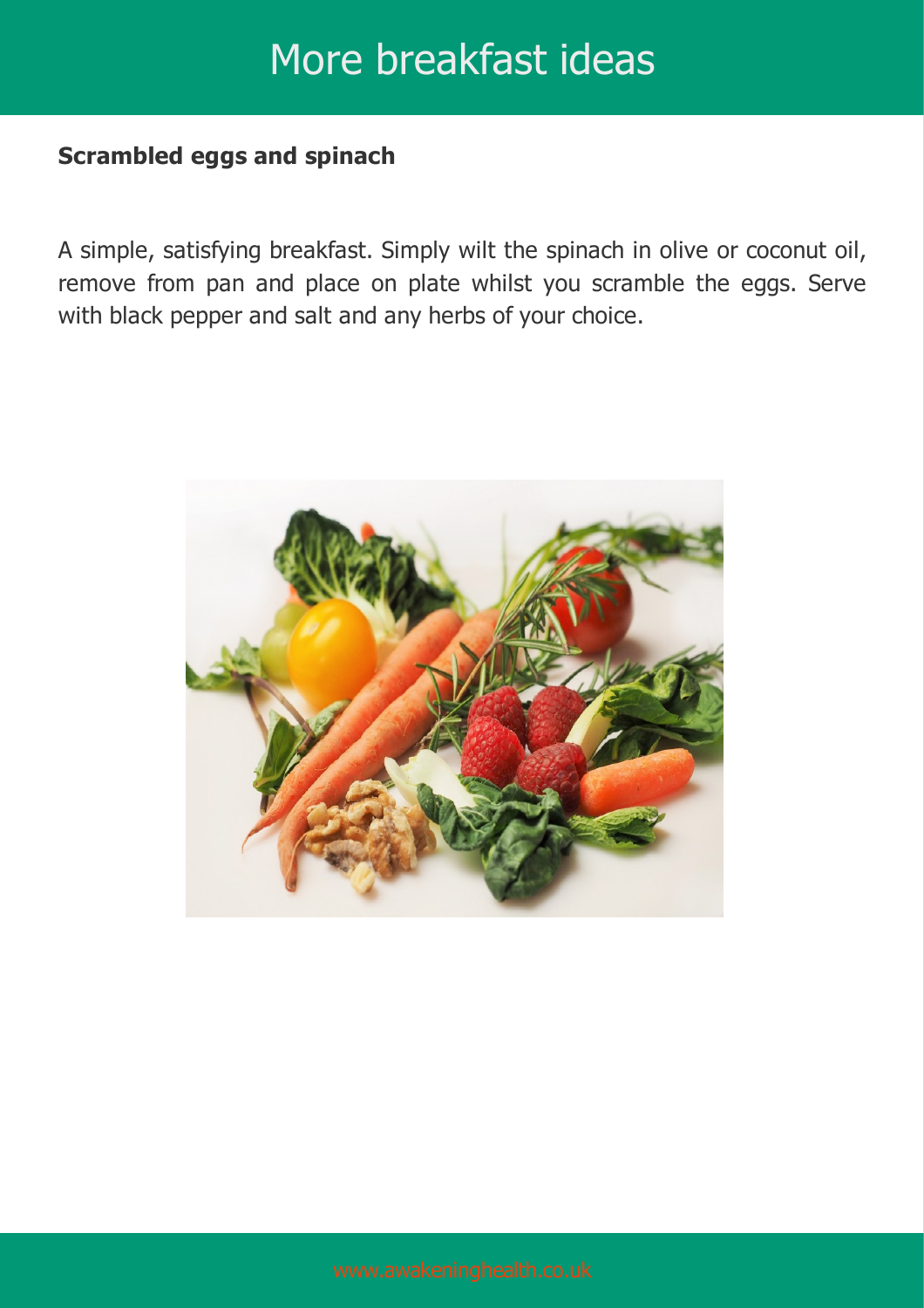Salads should be fun, easy and enjoyable. They are a great way to increase your daily raw food intake and to provide your body with a vast array of nutrients, such as vitamins and minerals, antioxidants and a variety of plant "phytochemicals" beneficial to health. They also provide slow-release carbohydrates and plenty of fibre for sustained energy and efficient bowel function. Salads help you to increase your vegetable intake as they are easy to make, you can use a variety of ingredients and they can be served alongside any meal or used as a meal in themselves. Aim for 7 portions of fruit and vegetables a day  $-$  3 pieces of fruit and 4 portions of vegetables  $$ that way you will at least achieve your "5-a-day" if you miss a couple of portions.

A good salad will comprise of a variety of fresh leaves, such as rocket, lettuce, watercress and a variety of other ingredients, such as peppers, carrots, tomatoes, radishes, sweet corn, beetroot, cucumber, etc, and a good dressing.

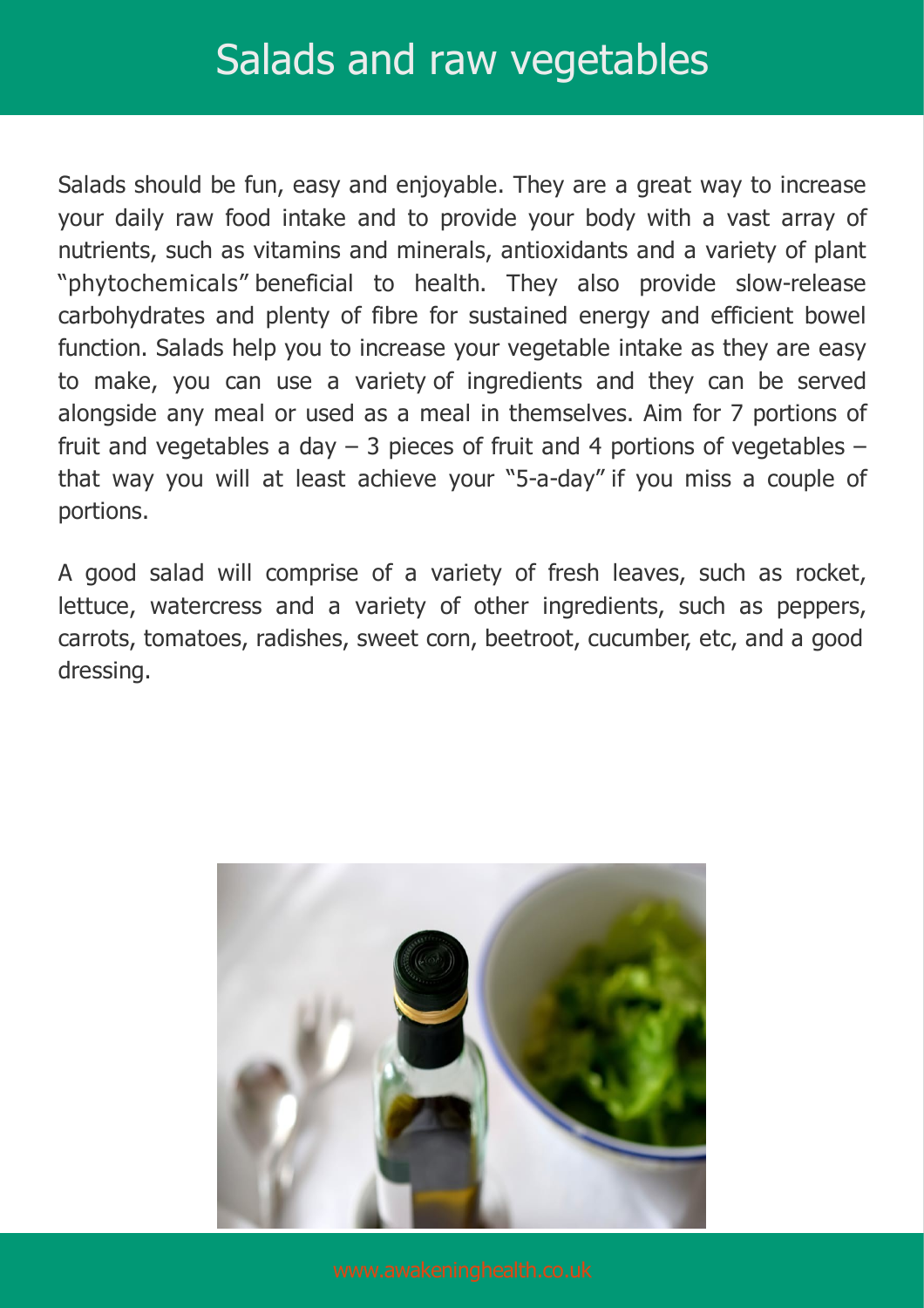# Simple salad ideas

- Spinach, watercress, rocket tossed together with cherry tomatoes and a good glug of extra virgin olive oil and a splash of apple cider vinegar.
- Add as many different varieties of salad leaves as you like there are many wonderful lettuce varieties to choose from. Adding leaves such as rocket and watercress will give more flavour. Try adding fresh, raw chopped garlic, sprouts, cress, radishes and spring onions for a fuller flavour.
- Grated carrot, beetroot and cabbage work well in salads and can be used as a base for adding protein foods such as chickpeas, beans, green lentils, or tofu.
- Try mixing a variety of beans together and adding a spoonful of good pesto. This can be added as a topping, or an addition to, your green leafy salad.
- $\bullet$  Brown rice makes a wonderful salad  $-$  try adding grated carrot, cabbage, spring onions, peppers, sprouts, green beans and sweetcorn, and dress with a zingy dressing of apple cider vinegar, olive oil and dijon mustard.
- Fresh nuts and seeds can be used sprinkled over your salad to add essential fats and protein.
- Experiment with as many ingredients as possible. The beauty of salad making is that you can really just throw together a variety of fresh, raw ingredients and simply mix them! The combinations are endless!
- Rocket and walnut salad: rocket leaves, raw walnut halves, grated beetroot, cherry tomatoes.
- Add fresh herbs to your salad for a fresher. Livelier flavour. Try basil, mint, dill, coriander or parsley.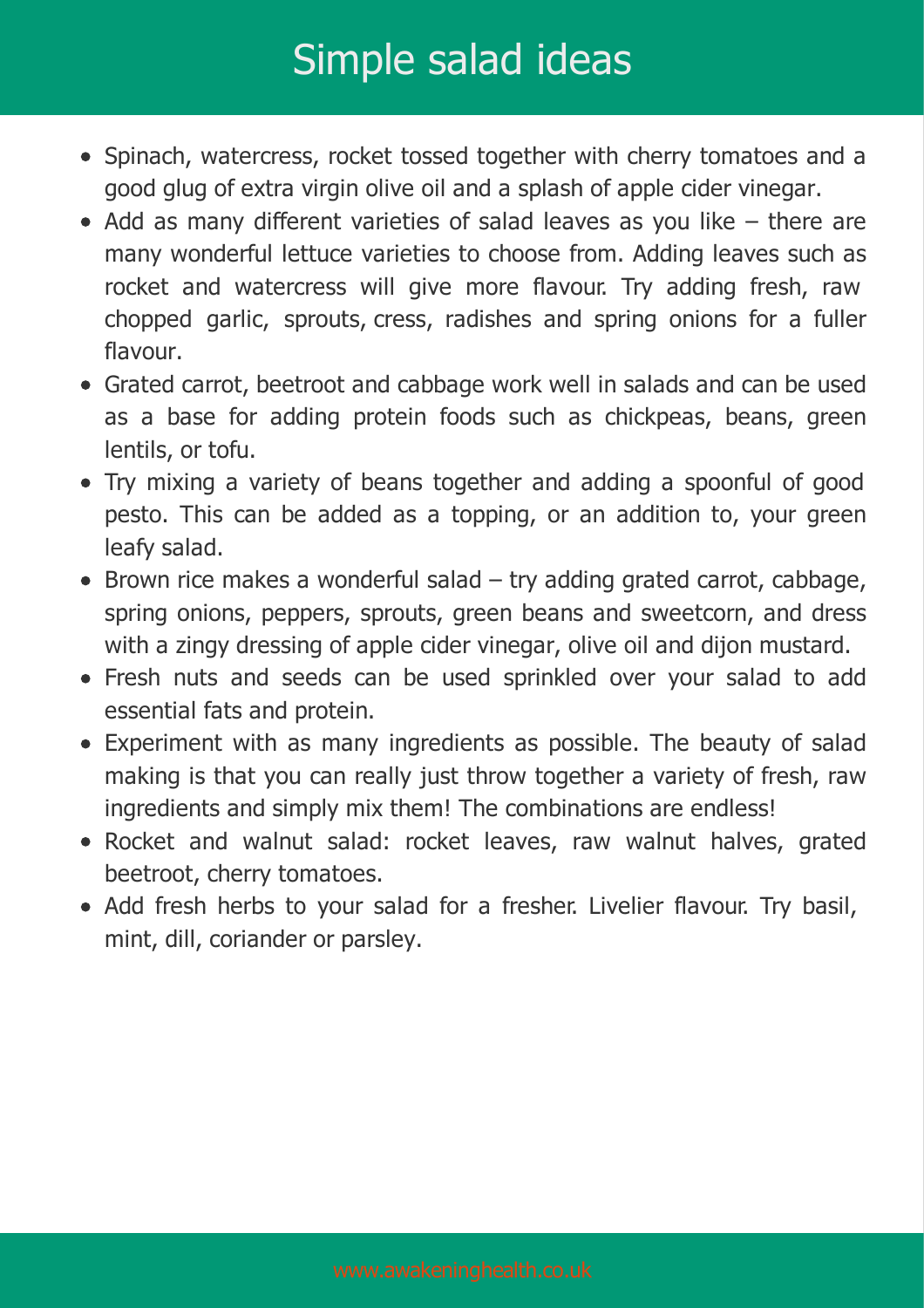# Salad dressings

### **Tahini & soy sauce dressing**

Tahini

Gluten free soy sauce /Braggs Liquid Aminos

Simply mix and add a little water if desired.

This tahini dressing is divine on sprouts and tofu or mixed with a variety of beans for a bean salad.

### **Omega salad dressing**

- 1 teaspoon of olive oil
- 2 3 tablespoons of Omega 3 & 6 oil such as cold-pressed help or flax
- 1 dessertspoon of lemon juice
- 1 small clove of crushed garlic

## **Basic salad dressing**

- 2 tablespoons of olive oil
- 1 tablespoons of Omega 3 & 6 oil such as cold-pressed help or flax
- 1 dessertspoon of lemon juice or apple cider vinegar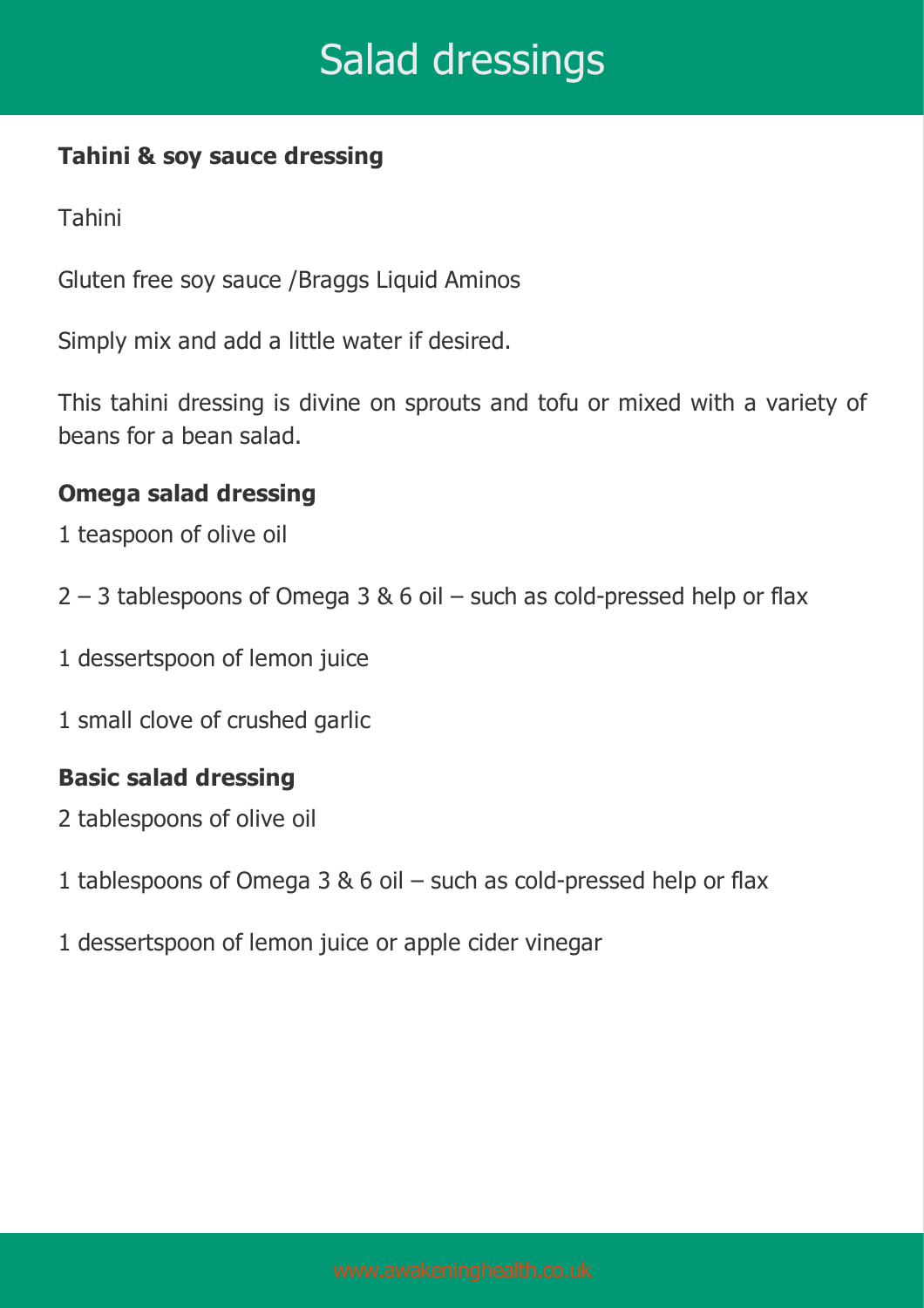## Wonderful greens

Eating your greens doesn't have to be boring. Forget soggy cabbage and over-boiled Brussel's sprouts… use the following basic recipe to add some leafy greens to any meal. Simply serve them as a side dish.

Leafy greens, such as pak choi, Chinese greens, morning glory, kale, spring greens, spinach, broccoli, savoy cabbage, white cabbage etc, or a combination of any of these.

4 garlic cloves, chopped

- A 5cm cube of fresh ginger, finely chopped
- 2 tablespoons of extra virgin olive oil or coconut oil

Dash of gluten-free soy sauce or liquid aminos

A good squeeze of lemon or lime

1 tsp of raw sesame seeds

Heat the oil in a wok, keep the heat low and don't let the oil smoke. Add the garlic and ginger and gently fry until they are soft and slightly brown. Add the green leafy vegetables and stir fry for about a minute. Add a couple of tablespoons of water to start a "sizzle" effect and put the lid on the wok. This will "steam fry" the greens preserving their colour, flavour and nutrients. Steam fry for around 3-4 minutes, add the soy sauce or liquid aminos and cook for another 30 seconds tossing the ingredients together to mix the soy sauce into the juices of the greens, then take off the heat and add a squeeze of lemon and sprinkle with the seeds.

Additional extras: chillies, seaweed, spring onions, any herbs or spices.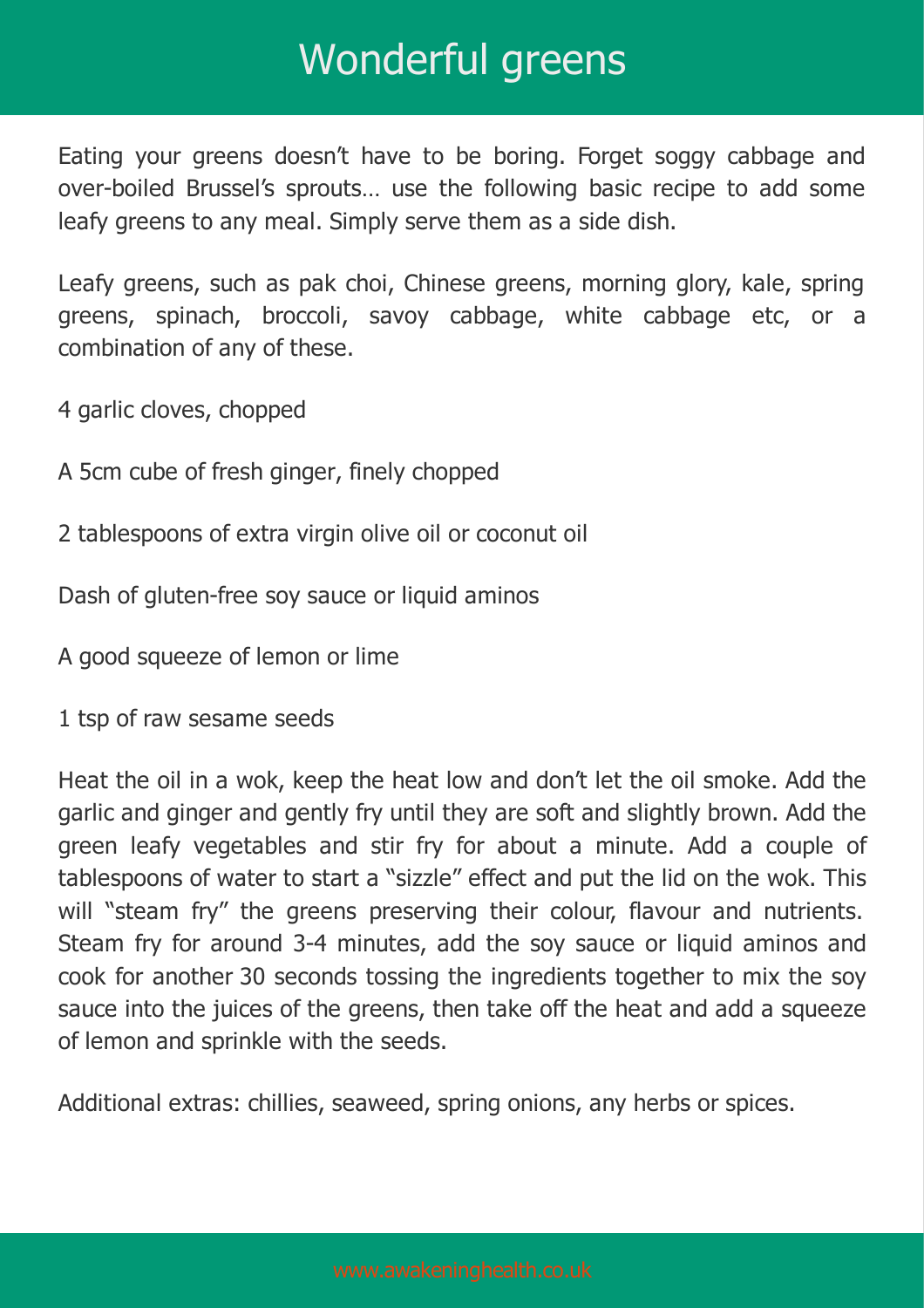## Simple roasted vegetables

Slowly roast any combination of:

Onions, garlic cloves (can leave skin on for a smooth, creamy taste), courgette (zucchini), cherry tomatoes, carrot, beetroot, green, red and yellow pepper. Before roasting, toss vegetables in a good glug of extra virgin olive oil and add any combination of dried Italian herbs, such as rosemary, basil, oregano and some sea salt and black pepper.

Turn every 10 minutes or so until soft and well roasted. On a low heat, it should take around 45 minutes. The lower the heat, the better, for a softer, more mellow "slow roasted" flavour and texture.

Wonderful served with a rocket salad, fresh seeds and some grilled fish.

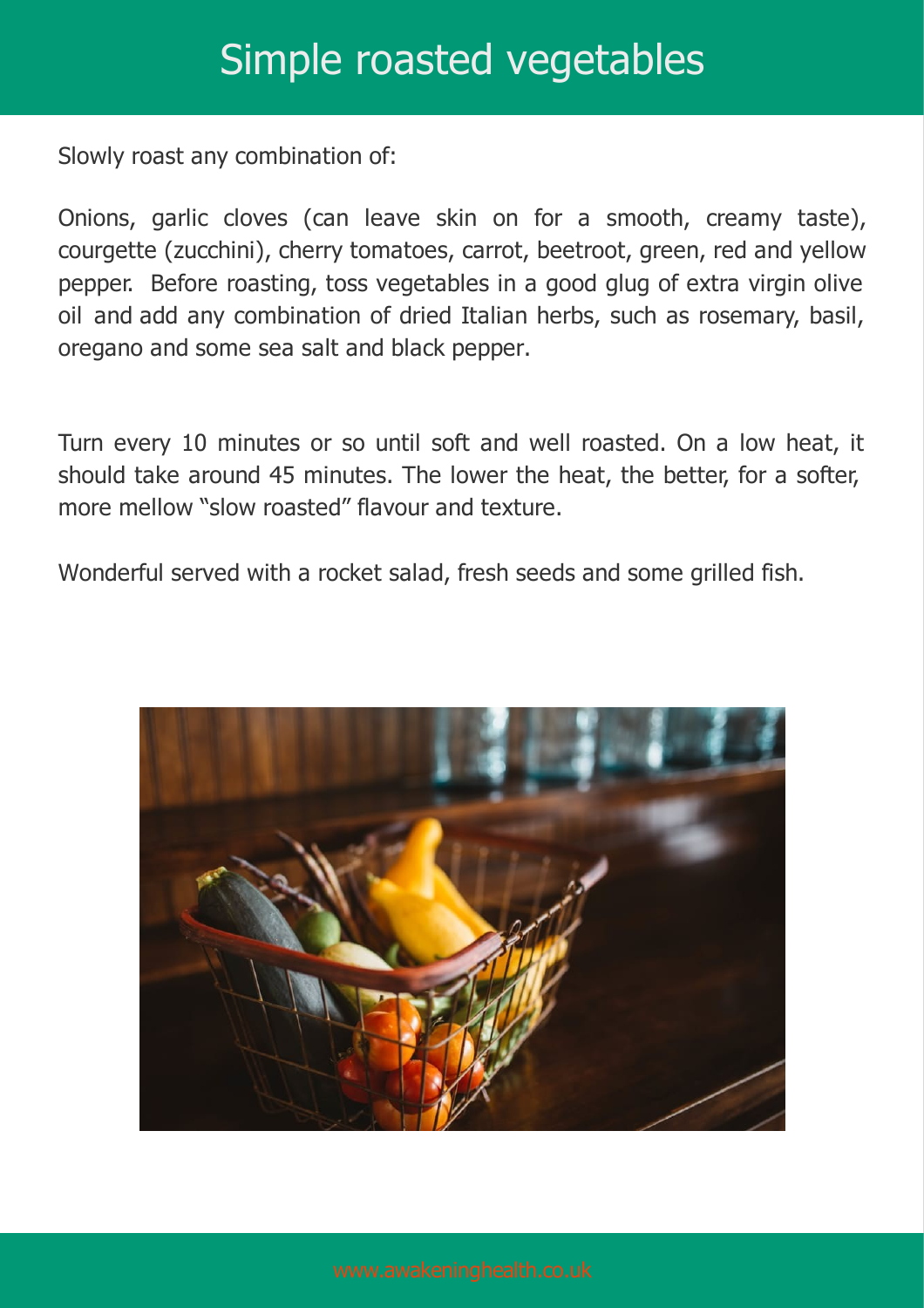# Healthy snack ideas

A piece of low sugar fruit with a small handful of almonds or walnuts or seeds

Hummus with with some raw vegetable sticks such as carrot, peppers, celery

Celery and hummus (satisfies salt cravings)

Cherry tomatoes and a handful of nuts / seeds

Cherry tomatoes, celery or pepper and a few chunks of firm tofu

Small tin of fish such as sardines or mackerel with some fresh cucumber or cherry tomatoes

Organic nut or seed butter or tahini spread onto celery sticks

A handful of berries with a small handful of seeds, or ground seeds sprinkled on top

A hard-boiled egg with cherry tomatoes, celery or peppers

Crudites – vegetables cut small such as carrots sticks, celery sticks, slices of peppers, broccoli and cauliflower florets with a dip such as hummus, guacamole or a bean dip

Avocado, eaten alone with salt and black pepper, or mashed with some raw veggies

An organic turkey slice with cucumber or cherry tomatoes